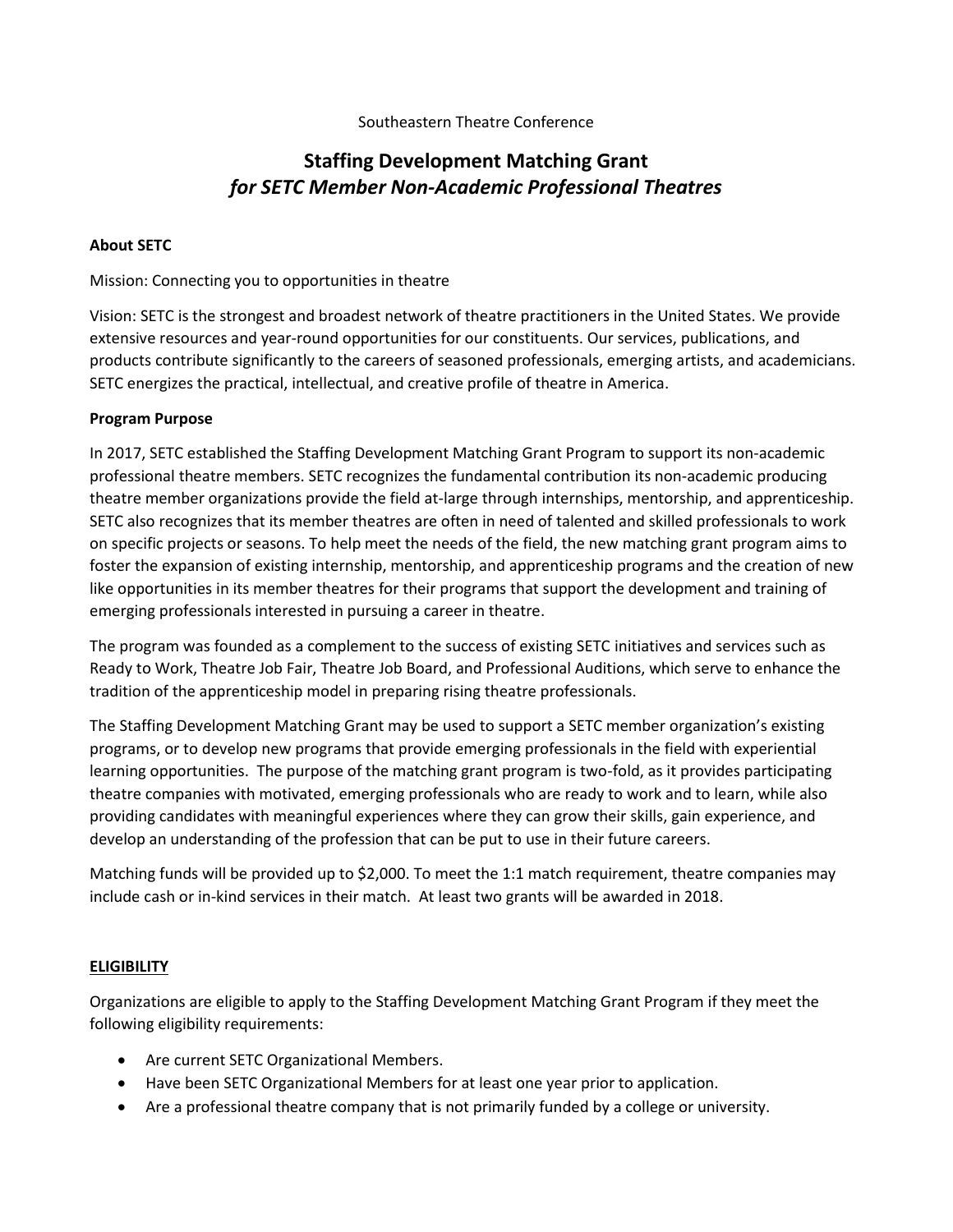- $\bullet$  Currently possess and have possessed 501(c)(3) tax-exempt status as defined by the IRS for at least two years.
- Have not been awarded a Staffing Development Matching Grant in the last three years.
- Will provide an internship, mentorship, or apprenticeship opportunity to a rising professional during the grant period.
- Will provide matching funds and/or in-kind services to support the internship, mentorship, or apprenticeship, as described below.
- Comply with all applicable federal, state and local laws and ordinances, including but not limited to those that bar discrimination on the basis of age, color, disability, gender, gender expression, gender identity, genetic information, military veteran's status, national origin, race, religion, sex, sexual orientation or any other characteristic protected by law.
- Comply with Fair Labor Standards.

# **ORGANIZATIONAL RESPONSIBILITIES**

Organizations receiving grants through the Staffing Development Matching Grant Program are responsible for recruiting, auditioning and/or interviewing, hiring, and training participants.

While not required, SETC encourages participating organizations to recruit and select participants through established SETC programs such as Theatre Job Fair or Professional Auditions.

Programs may include work responsibilities and/or development activities in artistic, technical, education, and/or administrative areas.

Organizations receiving grants must acknowledge the support of SETC appropriately in print materials and/or online.

### **Organizational Matching Funds**

Organizations receiving grants through the Staffing Development Matching Grant Program must provide matching support that is equivalent to, or greater than, the funds received from the grant.

Matching funds may include 'in-kind' or 'out-of-pocket' expenditures that are directly related to the internship, mentorship, or apprenticeship, and may include any of the following:

- Compensation provided to the participant beyond those funds provided by the grant
- Reimbursement (or provision) of housing, travel, or other subsistence expenses to the participant
- Provision of educational programming or activities in which the participant will be engaged
- Payment of supervisory staff who will directly oversee the program
- Other expenses that are particular to the needs of implementing the program, including marketing/promotion and associated recruitment costs

# **Payment or Benefits to the Participant for an Internship, Mentorship, or Apprenticeship**

Participants may be paid using funds provided by the grant. The organization may increase funding provided to the participant, if desired, by adding its own organizational funds.

Programs may be full-time or part-time, short-term or long-term. It is the organization's responsibility to comply with wage and hour laws, including the payment of overtime, when required.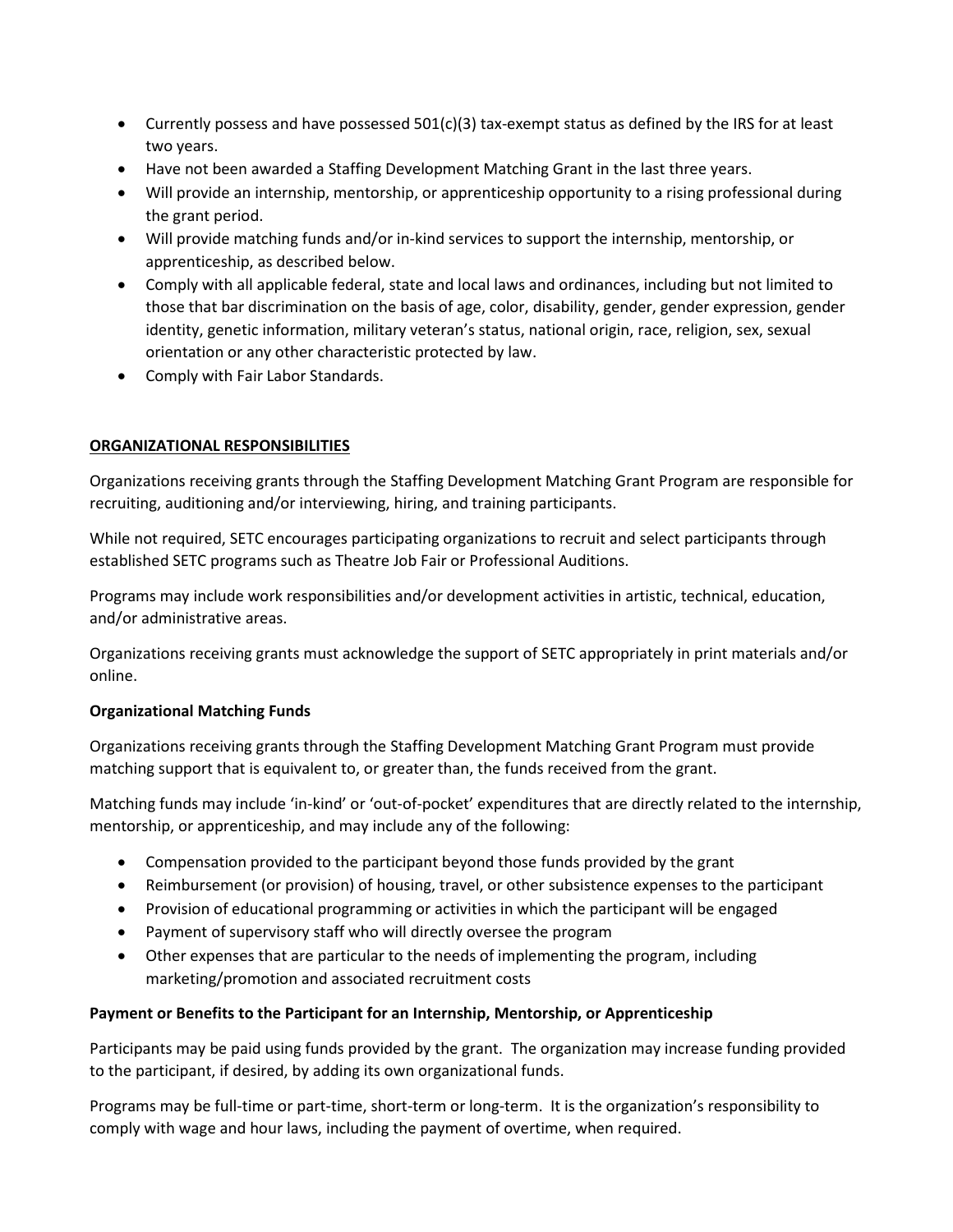Participants should be paid or provided benefits in a manner that is consistent with the organization's payment or benefits provided to other staff or participants who are in the same category of employment (intern, apprentice, etc.).

## **Scheduling of the Internship, Mentorship, or Apprenticeship**

Beginning and ending dates for programs will vary depending upon the organization's needs and the participant's schedules.

*All programs must begin no earlier than the grant award date (March 2018) and must end by June 30, 2019 (corresponding to the end of the SETC fiscal year 2018-2019).*

## **Participant Responsibilities in the Internship, Mentorship, or Apprenticeship**

Participant duties will vary depending upon the organization's needs and participant's ability.

Organizations must provide participants with a written agreement in advance that includes the beginning and ending date, expected hours of work or participation, payment or benefits amount and method and schedule for disbursement, details of other benefits to be received or expenses to be incurred (if applicable), and an outline of duties and responsibilities. A copy of this agreement will be expected as part of the reporting requirements when grant funding is disbursed to the organization.

## **Designated Supervisor Responsibilities**

The participant must be assigned a primary supervisor for the internship, mentorship, or apprenticeship. Secondary supervisors may also be identified.

Supervisors must plan work, provide training, and oversee the participant's activities.

Supervisors must be capable of providing a quality educational experience for the participant.

### **Grant Reporting Requirements**

A short report (maximum of three typed pages) from the grantee organization should be submitted to the SETC Central Office no later than June 30 of the grant year. The report should include:

- a description of how the grant funds were used
- how the match was made, and
- the impact of the grant on the organization and the emerging artist/administrator.
- If appropriate, a short testimonial discussing their experience, should be included by the emerging artist/administrator.

### **DISBURSEMENT OF GRANT FUNDS**

Grant funds will be awarded directly to the organization. It is the responsibility of the organization to administer funds awarded according to the terms outlined in the grant application.

Grant funds will be disbursed in the form of a check made payable to and mailed to the organization as provided on grant application materials.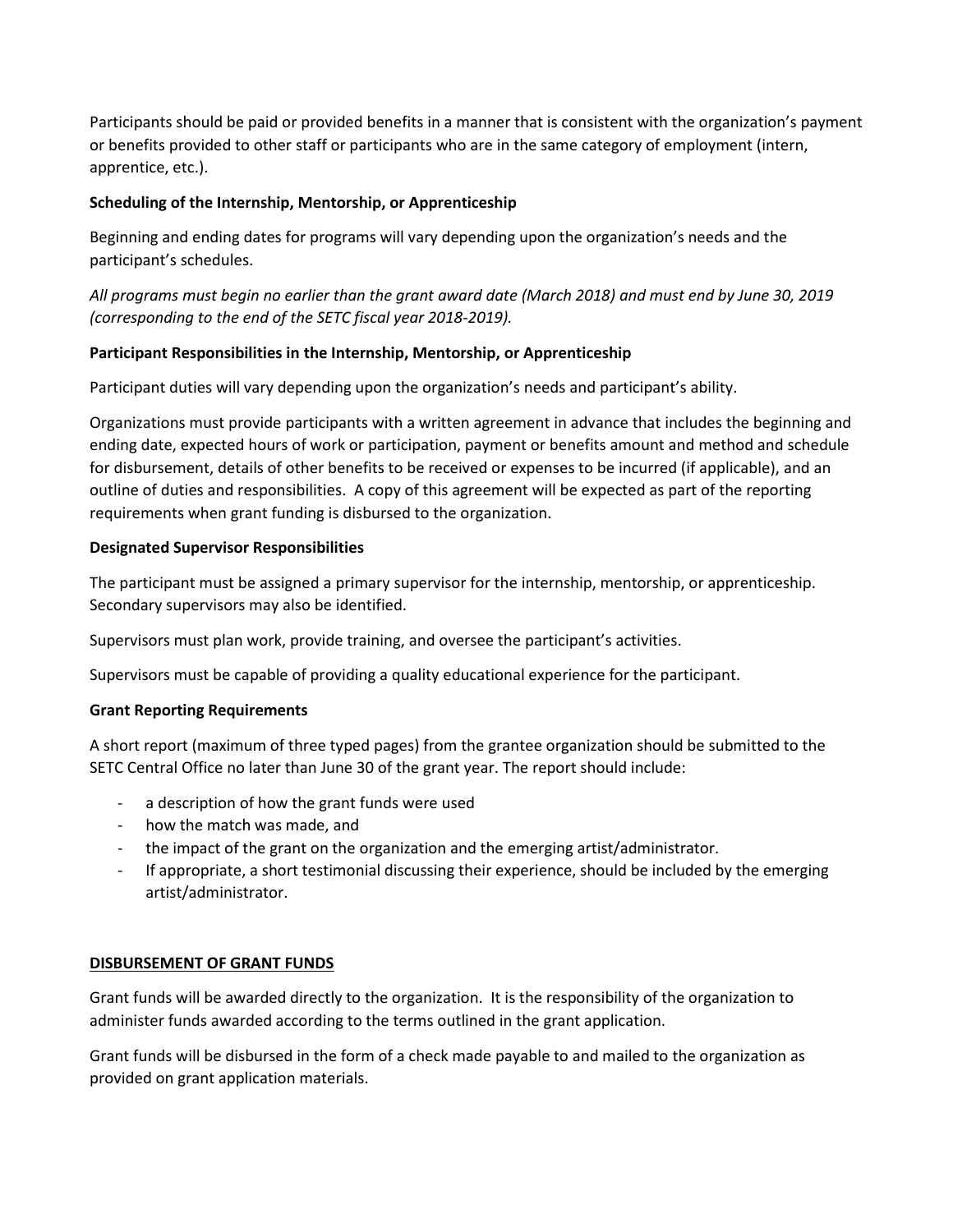Grant funds will be disbursed once SETC receives the following:

- A copy of the agreement, signed by the participant, which includes the organization's name, participant's name and contact information, and which outlines the details of the internship, mentorship, or apprenticeship. Agreements must include the beginning and ending date, expected hours of work or participation, payment or benefits amount and method and schedule for disbursement, details of other benefits to be received or expenses to be incurred (if applicable), and an outline of duties and responsibilities.
- An invoice from the organization requesting payment.

NOTE: Payment may take two to four weeks. SETC will make every effort to process payment quickly, but if grant funds are not received before the participant is to be paid (or benefits provided), the organization is required to pay the participant or provide the benefit from its own funds.

## **GRANT REVIEW PROCESS**

A grant review committee will be appointed by the SETC President. The SETC Executive Director will serve as an ex officio member of the committee.

## **Review Criteria**

In reviewing applications, the committee will seek to ensure that funded applications reflect and contribute to the purposes of the program and to the broader mission of SETC. To that end, the committee will seek to funds applications demonstrating that:

- the program will provide meaningful contributions to the participating organization,
- participants will be provided meaningful training and experience opportunities, and
- the organization has the capacity to provide such meaningful opportunities, including supervisory responsibilities.

### **HOW TO APPLY**

# **Deadline for application: August 31, 2017 at 5:00 PM (EDT)**

Applications must be submitted electronically by email attachment to grants@setc.org.

Submissions to the above email address will receive automatic notification. Every effort will be made to insure applicants will receive confirmation that applications are complete within two business days.

Incomplete applications, or applications submitted after the established deadline, will not be considered.

*Applicants are strongly encouraged to submit the application one week prior to the deadline. Staff can only assist in troubleshooting if an issue is brought to our attention early in the application process. Staff will not be available to assist applicants after the deadline.* 

**Questions:** For assistance with the grant application process, please email grants@setc.org with a detailed explanation of questions regarding the application or the program. Please provide return contact information (email and phone). Every attempt will be made to reply to requests within two business days. Replies may be made in the form of email or phone contact.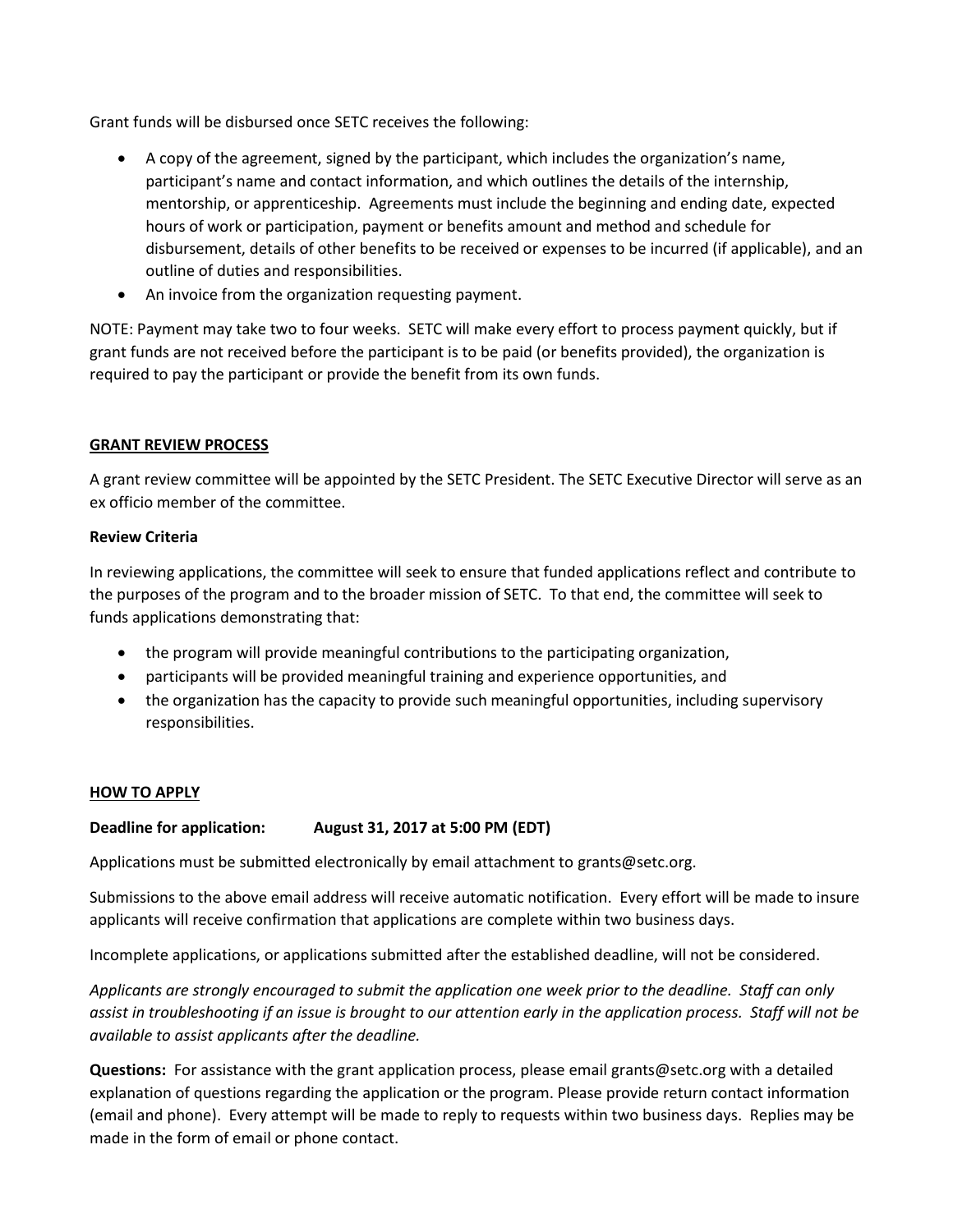#### **PROGRAM CALENDAR – 2018 Staffing Development Matching Grant Program**

| July 1, 2017 (or before)    | Application available at www.setc.org                                                                          |
|-----------------------------|----------------------------------------------------------------------------------------------------------------|
| August 31, 2017             | Grant applications deadline                                                                                    |
| August 28-September 8, 2017 | Review of applications                                                                                         |
| September 29, 2017          | Applicant organizations informed of grant decisions via email                                                  |
| <b>March 2018</b>           | Applicant organizations recognized at SETC Annual Convention                                                   |
| Ongoing after March 4, 2018 | Applicant organizations submit to SETC a signed agreement and<br>invoice in request of payment                 |
| June 30, 2019               | Deadline for applicant organizations to submit to SETC a signed<br>agreement and invoice in request of payment |
| June 30, 2019               | Deadline for applicant organization to submit Grant Report                                                     |

## **APPLICATION MATERIALS**

Applicants must submit the following materials by the deadline:

- $\checkmark$  Part I: Application Form
- $\checkmark$  Part II: Project Narrative. Please see application for specific instructions.
- Part III: Project Budget form (including plans to meet the required match) **EXAMPLE BELOW**
- $\checkmark$  Part IV: Other Required Materials
	- o Copy of organization's 501(c)(3) determination letter
	- o One (1) of the following:
		- A copy of the organization's most recent IRS 990 form
		- A copy of an audited financial statement
		- A financial report prepared by an accountant and signed by the board president or chair
	- o A history and background of the organization (no more than two pages, single spaced) that includes:
		- **The mission and purpose of the organization**
		- A brief history of the organization, including major accomplishments
		- A list of recent notable programming or projects
		- A brief description of the organization's administrative structure, including number of employees and reporting structure
	- o List of key staff (paid or volunteer) with brief bios of each
	- o List of current board of directors, including brief bios, areas of responsibility and community affiliations.
	- o Optional: Letters of support from partners, collaborators, program beneficiaries (limit 3).

**All application materials should be submitted electronically to** grants@setc.org, with the subject line: STAFFING DEVELOPMENT GRANT.